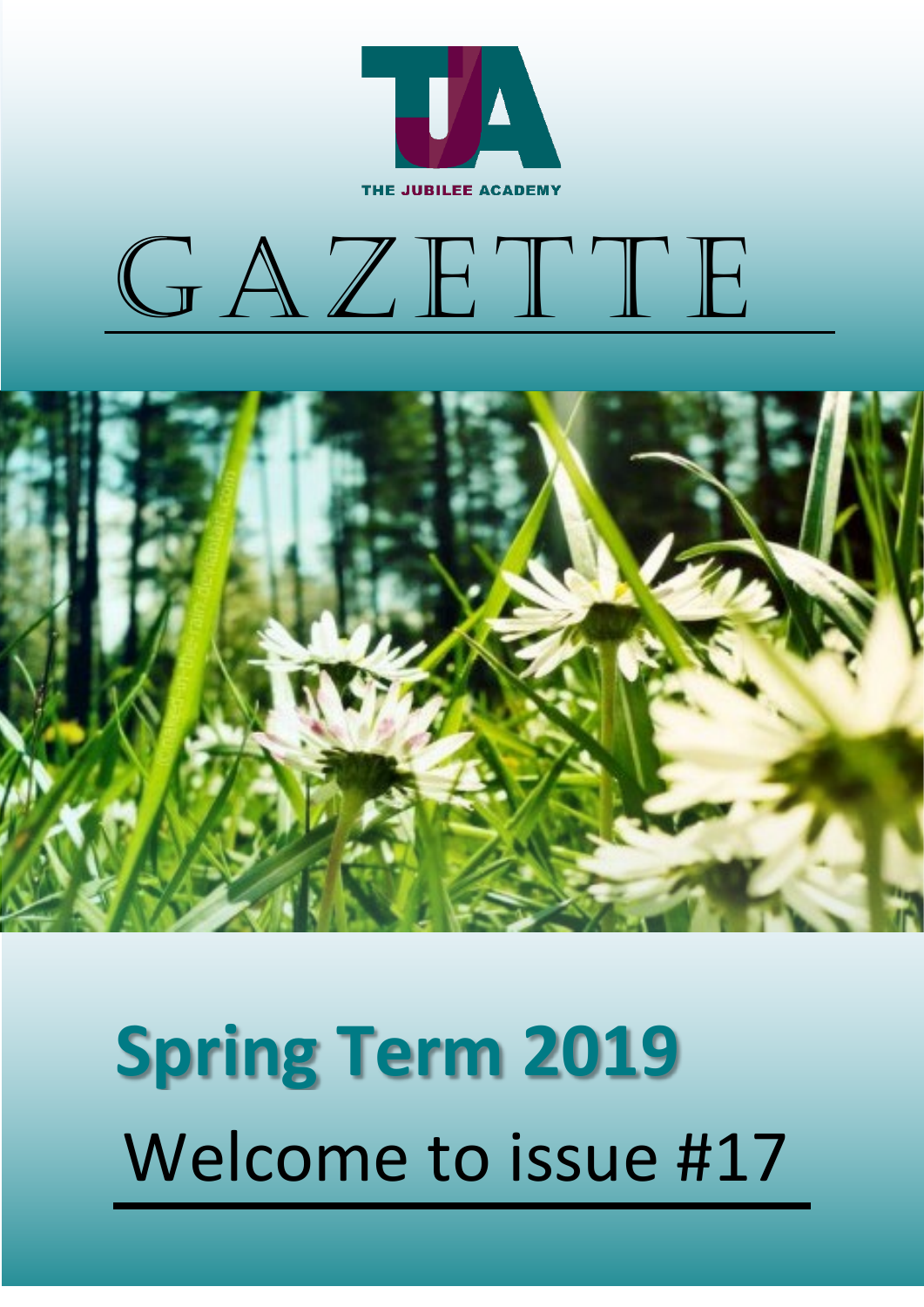Welcome to the latest edition of The Jubilee Gazette in which we are pleased to update you on what has been happening at The Jubilee Academy.

#### **Contents:**

**Page 2** – Message from the Head

**Page 3 - 5** – News & Update

**Page 6** – Mr Boothe's Update

**Page 7** – Important Dates

## Message from Head of School

Dear Parents, Carers and Students,

As we make our way through the Spring Term we continue to work hard and support our students.

Working with our Safer Schools Officer and as part of our Esafety and Digital Literacy programme we have delivered a number of extremely interesting and informative assemblies and PSHRE sessions, looking at the different

dangers and issues around using the internet and social media. We hope that students have taken away some valuable advice from these sessions and information we have sent home is useful to you.

Yr11s have continued their hard work and had 2 weeks of mocks examinations before the February half term. We look forward to sharing their results with you and discussing their progress during our upcoming Parents Evening (Thursday 28th March.)

As well as Parents Evening we have a number of important events planned for this half term: PFO day for our Yr11s on Wednesday 20th March and a Rewards Trip for a selected group of students, based on behaviour and attendance.

Please enjoy reading the latest issue of our Gazette.

Warm Regards,

Hederici

Dr Mike Jarrett Head of School



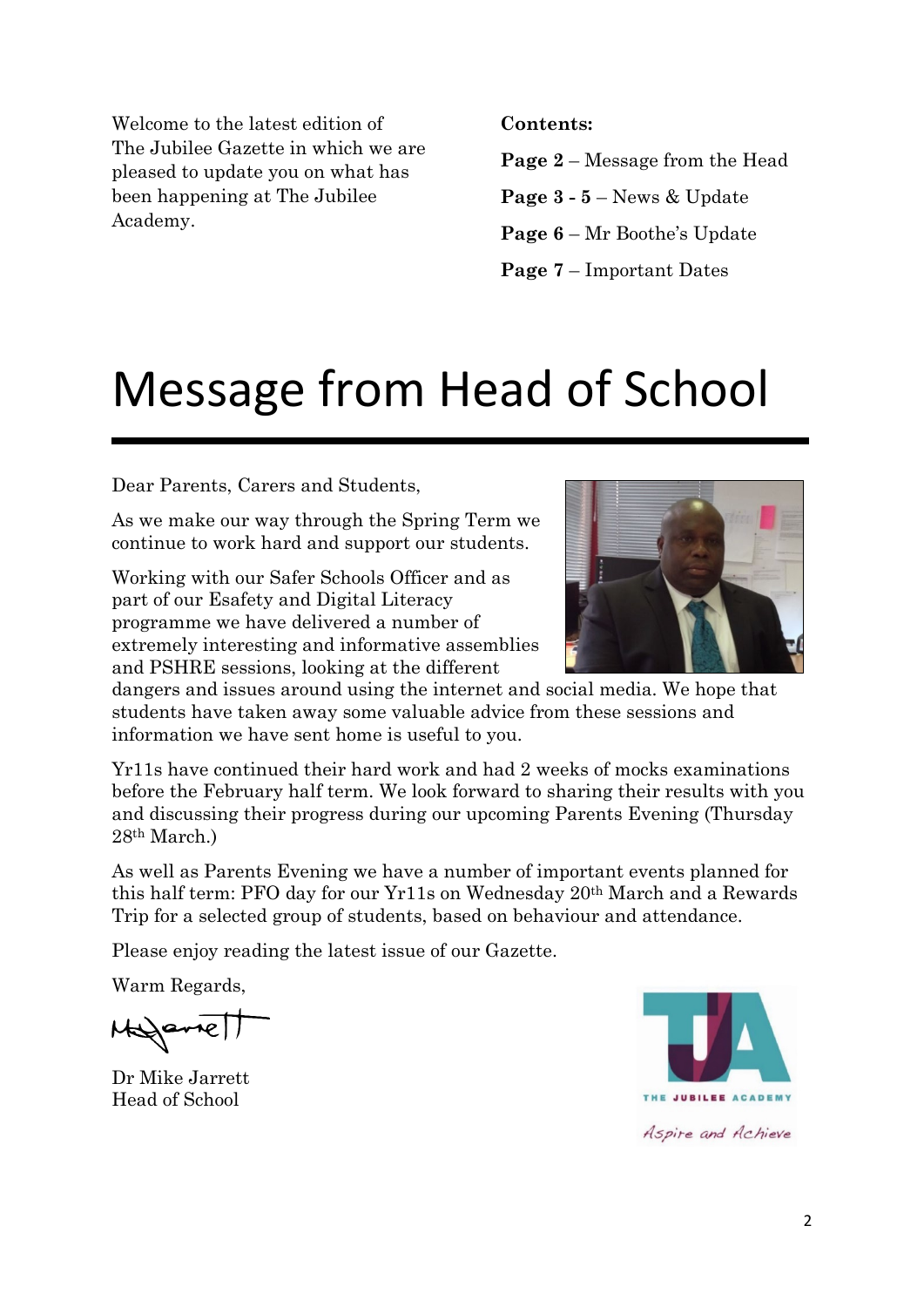# News & Update

## Esafety and Digital Literacy programme

Throughout February we have been delivering assemblies and PSHRE sessions covering a variety of online issues.

We have looked at using the internet safely and sensibly for Safer Internet Day.

We have also discussed topics including sexting and live streaming and focused on the safe use of apps like TikTok, Twitch, YouTube and Instagram. (These apps allow you to broadcast live, giving away potentially sensitive information).

The assemblies and PSHRE sessions have really helped students to recognise the potential dangers and understand the implications of using these apps on their devices. One assembly was delivered by our Safer Schools Officier which was very powerful discussing safety of apps and images on social media.

As a parent if you have any concerns - no matter how small they may seem - about the safety or welfare of your child or another child please contact the school's Designated Lead for Safeguarding, Mr Boothe or Deputy Safeguarding Lead Mr Sutherland, both available at: SafeguardingGroup@TheJubileeAcad emy.onmicrosoft.com

## Yr 11 Intervention

Y11 intervention sessions have resumed following the half term break and will continue up until the Easter holidays.

The timetable can be seen below.

Please encourage your child to stay for interventions as much as possible.

Yr11s will be sitting another set of mock examinations in their core subjects, English, Mathematics and Science during the week commencing 1st April 2019.

#### **Intervention Timetable**

**Sessions begin at 3.10pm and end at 4.10pm.**

| Monday          | <b>Maths</b>                                                   |
|-----------------|----------------------------------------------------------------|
| Tuesday         | <b>English &amp; Science</b>                                   |
| Wednesday       | <b>History &amp; PE</b>                                        |
| <b>Thursday</b> | <b>Business &amp; ICT</b><br><b>Languages</b>                  |
| Friday          | <b>Health &amp; Social Care</b><br><b>Travel &amp; Tourism</b> |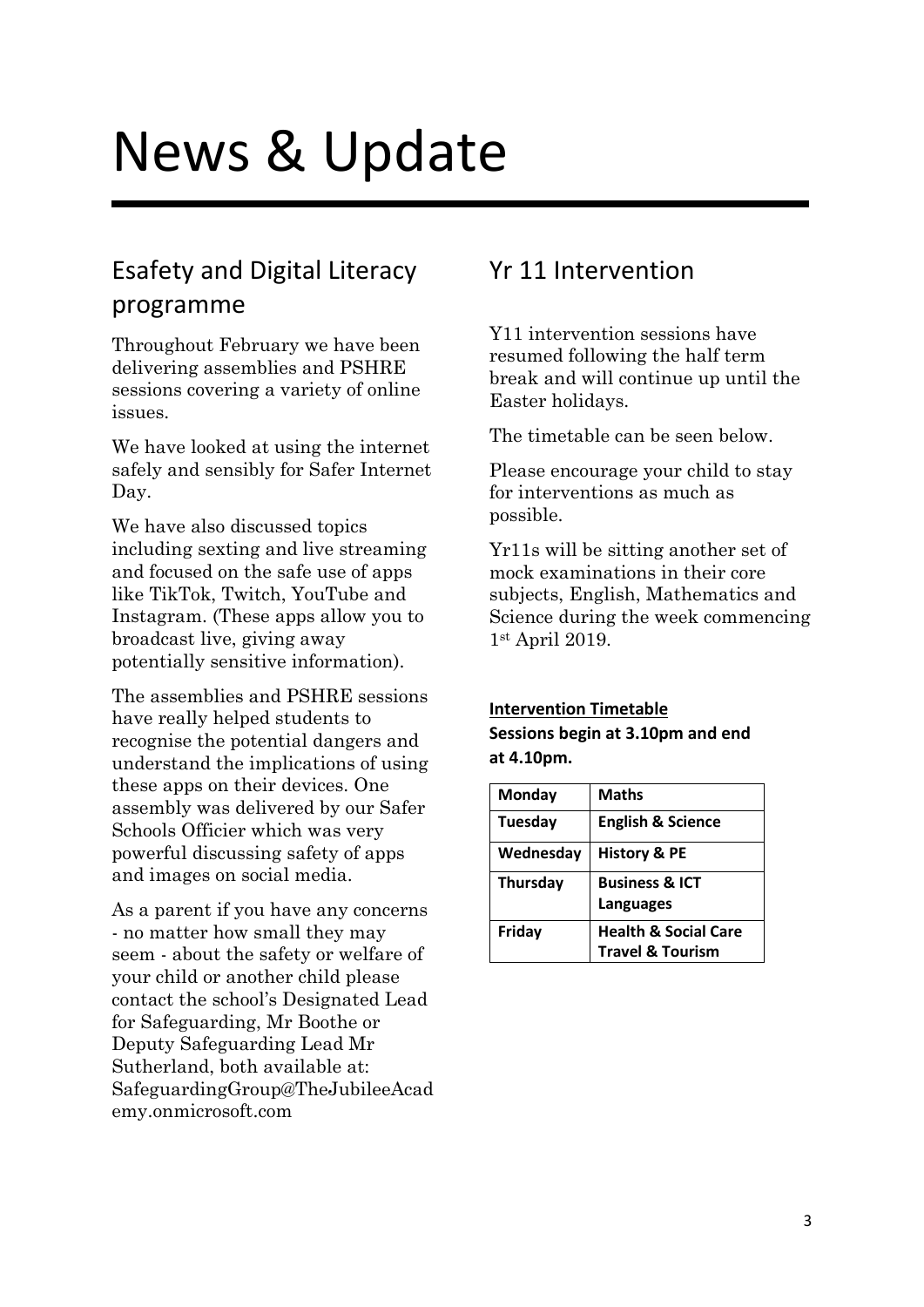## SIMs Parent App

Following our recent letter we have now launched The SIMs Parent App. The App is a free to download for iPhones, Windows and Android Phones.

Working effectively with you to support your child is key to your child's success and the SIMS Parent app allows us to do this. The app offers you access to key information about your child such as their timetable and achievement points, as well as attendance and behaviour information. This can all be found easily through The SIMS Parent App and viewed on a smartphone or tablet.

You can access the SIMs Parent Service via https://www.simsparent.co.uk and/or download the SIMs Parent App at any time to access key information about your child.

Before you can access information you will receive a link that will invite you to register to use the system.

If you would like further support please do not hesitate to contact the school.

We will be demonstrating how to use the app at Parents Evening later this month, so please come along and find out more about this really useful app.



## Food Bank

Following a staff collection for The Harrow Food Bank we enrolled the help of our Head Boy and Deputy Head Girl to help us deliver the donation.

It was interesting to see how the food bank works and just how many people they are supporting.

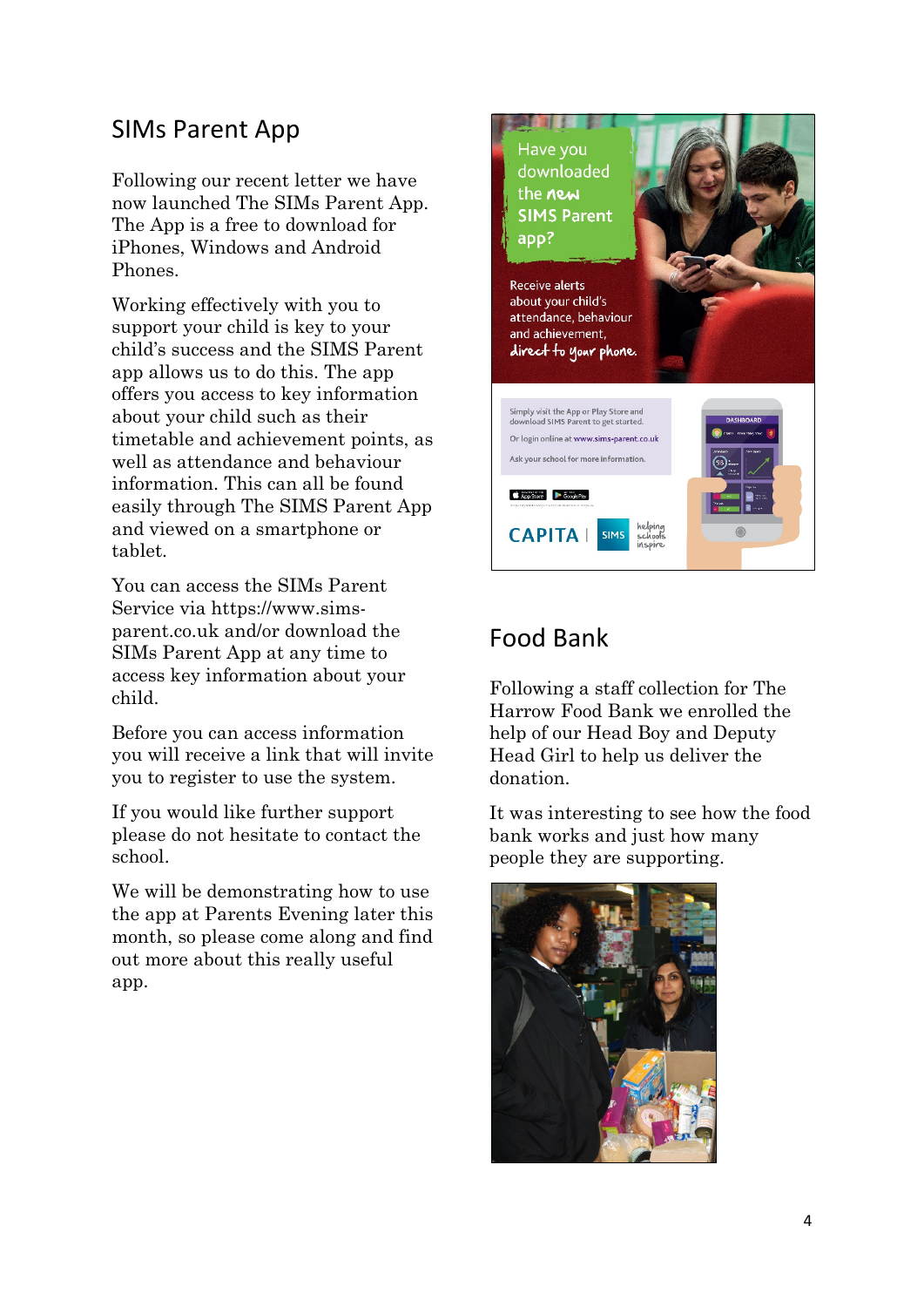## Safeguarding

Nothing is more important to us than our students' safety. If you have any concerns about your child or any other child at The Jubilee Academy, please do not hesitate to contact us.

Students are issued a Safeguarding Handbook when they join TJA letting them know who to contact to find support and information on making good choices. For more information on Safeguarding at The Jubilee Academy please see our website, http://www.thejubileeacademy.org.uk/safeguarding

Our Pastoral Team are:









 **Ms Ahmed Ms Dowling Ms Johnson Mr Mutsekwa**

Our Safeguarding Contacts are:





Lead Governor for Safeguarding School Counsellor  **Ms Cozens M Jolly**



**Designated Safeguarding Lead Deputy Designated Safeguarding Lead Mr Boothe Mr Sutherland**

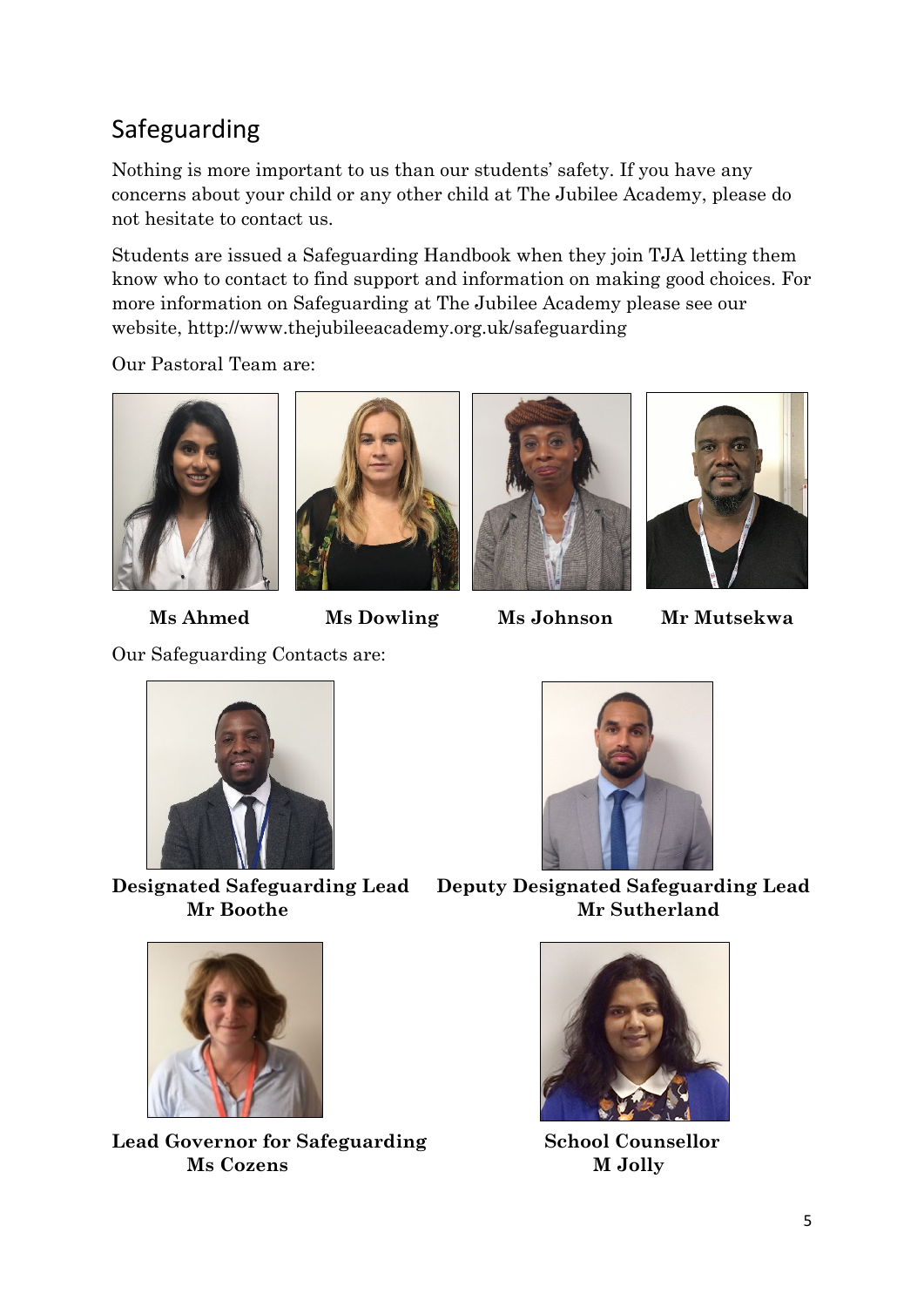# Update from Mr. Boothe

Below is a list of the outside agencies we use to support our students.

- "Talk it out" Counselling Service
- Compass Substance Misuse Support
- Mindfulness with our School Counsellor
- Stop Smoking Cessation Programme
- Ignite  $-1:1$  mentoring sessions with some of our male students, looking at improving behaviour, social skills and developing emotional resilience.
- Ignite Group sessions with some of our female students, focusing on self esteem, confidence and self worth, as well as CSE and healthy relationships
- Educational Psychologists

## **PSHRE**

We have covered a variety of topics this term in PSHRE. Topics we have looked at include: managing money, insurance and loan sharks.

Specifically for Yr 11s, we have had sessions on apprenticeships, CV writing and college and Sixth Form applications.

#### **Synergy Workshop**

We have selected a number of students to participate in a course of workshops with an external agency, Synergy. Exploring a range of themes relating to young people and crime, these workshops cover elements such as performance and script writing. At the end of the course there will be a performance, which the whole school will attend.

### **Jessica Plummer Assembly**

To keep students informed and raise awareness about the increasingly dangerous issue of knife crime, we organised for a guest speaker, Jessica Plummer, to come into the school.

The assembly was really powerful as Jessica talked about how she lost her son to knife crime, how traumatic this was not only for her but the rest of her family and how this tragedy has changed their lives forever.

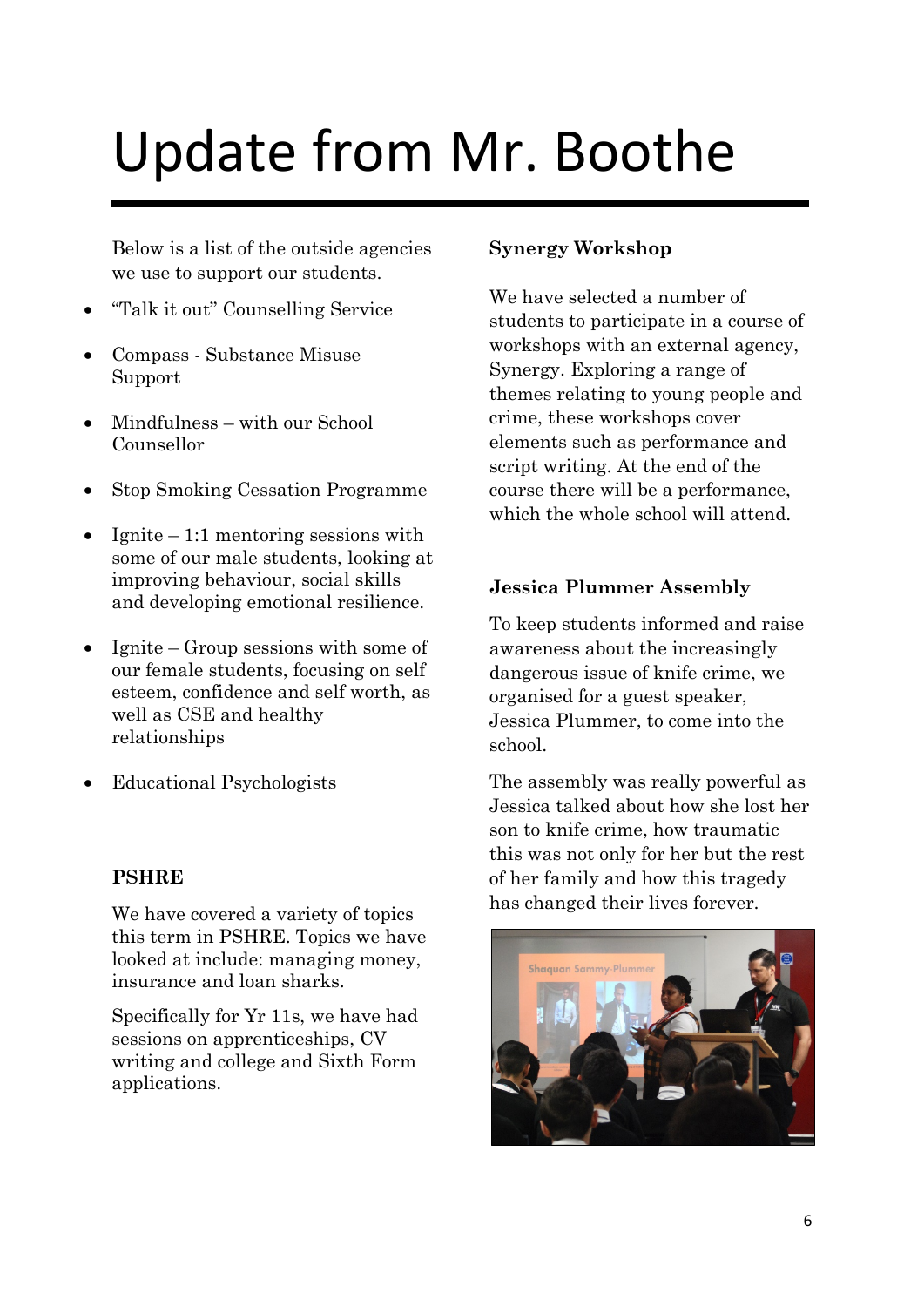## Important dates

- **Preparing for Opportunities Day (Yr 11s to dress in smart interview attire – Wednesday 20th March**
- **Parents' Evening – Thursday 28th March, 4.30pm – 6pm**
- **Yr11 Mock Exams (core subjects only) – 1st, 2nd and 3rd April**
- **Options Evening – Thursday 23rd May, 4.30pm – 6pm**

### **Spring Term 2019**

**Monday 7th January 2019 to Friday 15th February 2019** *Half Term - Monday 18th February 2019 to Friday 22nd February 2019* **Monday 25th February 2019 to Friday 5th April 2019**

**Inset days: Monday 7th January 2019**

### **Friday 5th April 2019**

### **Summer Term 2019**

**Tuesday 23rd April 2019 to Friday 24th May 2019** *Half Term - Monday 27th May 2019 to Friday 31st May 2019* **Monday 3rd June 2019 to Tuesday 23rd July 2019**

**Inset days: Tuesday 23rd April 2019 Post planning days: Monday 22nd and Tuesday 23rd July 2019**

A full list of dates can be found on our website: <http://www.thejubileeacademy.org.uk/school-information/term-dates/>